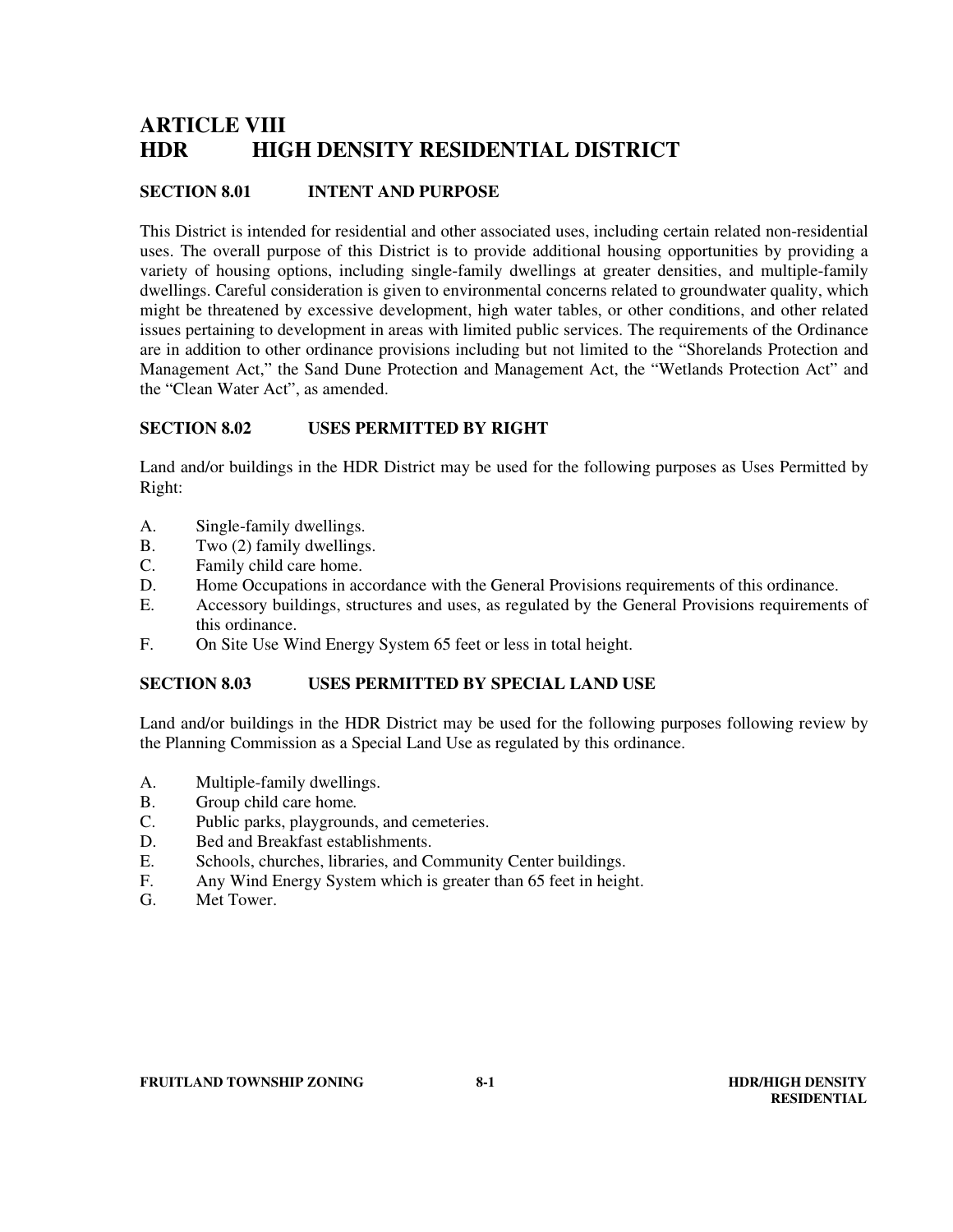# **SECTION 8.04 SITE DEVELOPMENT STANDARDS**

No main building or principle structure, nor the enlargement of any main building or principle structure, shall be hereafter erected unless the following requirements are met and maintained in connection with such building, structure, or enlargement.

| Front Yard<br>Setback             | <b>Residential Uses</b>                                | One-hundred (100) feet on arterial streets and fifty (50) feet<br>on residential streets or less if the average setback<br>requirements apply. See General Provisions (Average<br>Setback Lines).<br>For corner lots, the side setback facing the street shall be fifty<br>$(50)$ feet. |  |
|-----------------------------------|--------------------------------------------------------|-----------------------------------------------------------------------------------------------------------------------------------------------------------------------------------------------------------------------------------------------------------------------------------------|--|
|                                   | Nonresidential<br>Uses                                 | One hundred (100) feet.                                                                                                                                                                                                                                                                 |  |
| Side Yard<br>Setback              | Single and Two-<br><b>Family Dwellings</b>             | Ten (10) feet as measured to the foundation.                                                                                                                                                                                                                                            |  |
|                                   | Multiple-Family<br>Dwellings                           | Thirty (30) feet as measured to the foundation.                                                                                                                                                                                                                                         |  |
|                                   | Nonresidential<br><b>Buildings</b>                     | Thirty (30) feet as measured to the foundation.                                                                                                                                                                                                                                         |  |
| Rear Yard<br>Setback              | Thirty (30) feet.                                      |                                                                                                                                                                                                                                                                                         |  |
| Maximum<br><b>Building Height</b> | Thirty-five (35) feet measured from the average grade. |                                                                                                                                                                                                                                                                                         |  |
| Lot Coverage                      | Fifteen (15%) percent.                                 |                                                                                                                                                                                                                                                                                         |  |
| Minimum Lot<br>Area per           | Single-Family<br>Dwelling                              | Twenty thousand (20,000) square feet.                                                                                                                                                                                                                                                   |  |
| Dwelling Unit                     | Two-Family<br>Dwelling                                 | One $(1)$ acre $(43,560)$ square feet).                                                                                                                                                                                                                                                 |  |
|                                   | Multiple-Family<br>Dwellings                           | Two $(2)$ acres for first four $(4)$ Units, plus 2,500 square feet<br>for each unit over the first four. Overall net density shall not<br>exceed five (5) units per acre.                                                                                                               |  |
|                                   | Nonresidential<br>Uses                                 | Two $(2)$ acres.                                                                                                                                                                                                                                                                        |  |
| Minimum Lot<br>Width              | Single and Two-<br><b>Family Dwellings</b>             | Ninety (90) feet.                                                                                                                                                                                                                                                                       |  |
|                                   | Multiple-Family<br>Dwellings                           | Two hundred (200) feet.                                                                                                                                                                                                                                                                 |  |